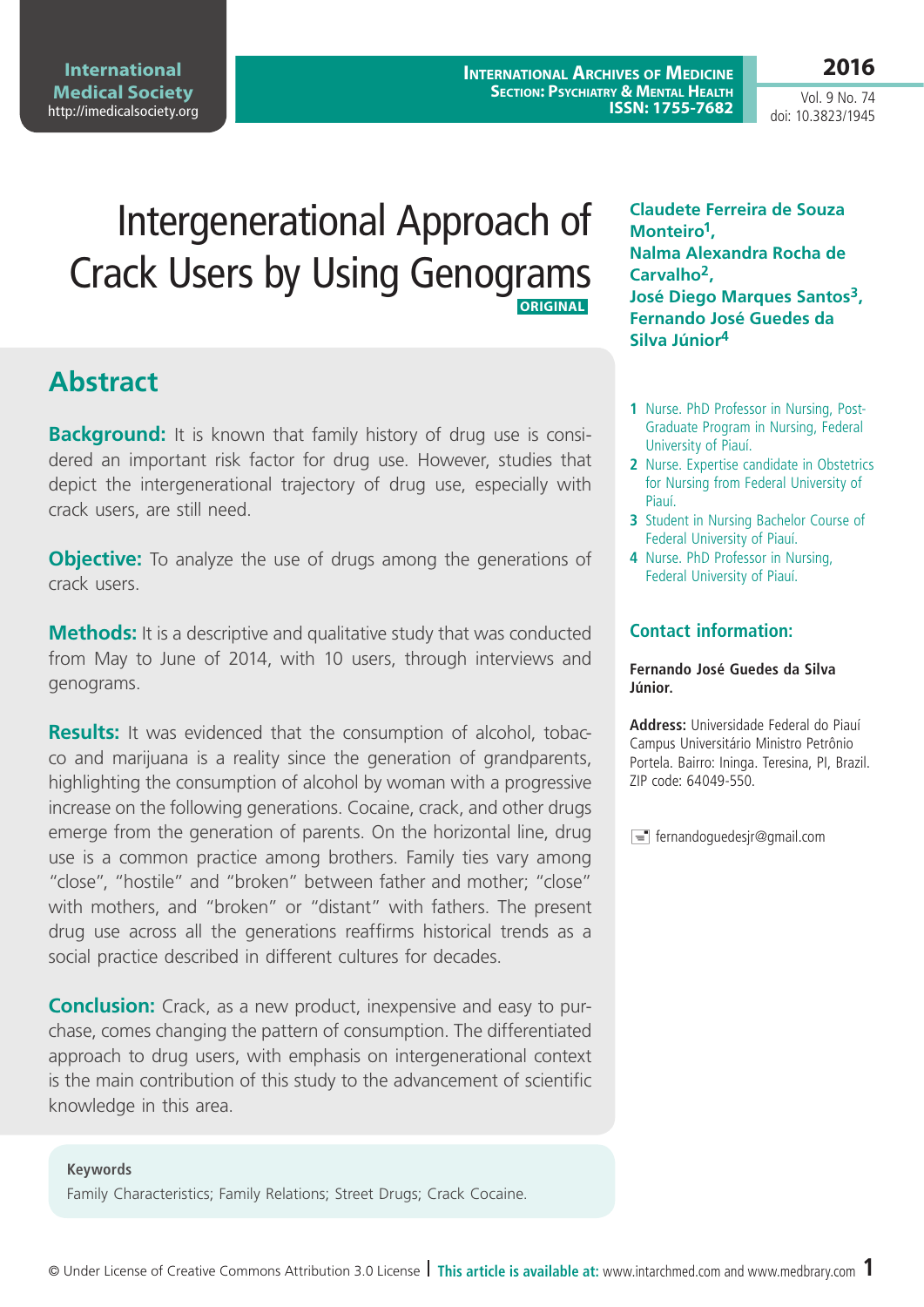**Introduction**

Drugs have been addressed by various points of view and in different contexts, ranging from user to combat actions by the public and social spheres. They search for the link between the beginning, the standard and the consequences of consumption. However, studies that portray the intergenerational history of drug use are still necessary to know the characteristics and behaviors of the family and its influence through generations.

Among illegal drugs, crack is the most important. The consumption of this substance is considered a public health problem for its intense popularity, rapid spread in the most marginalized layers, consequences to the health of users and its social, political, legal, religious and economic repercussions [1-6].

Against the magnitude of this problem, the family is seen as the primary socializing institution of the individual, since it is through blood ties that traditions, teachings, values, beliefs and morals that can contribute to the formation of protective mechanisms are carried on. These elements may impose limits, respect, and provide feelings of belonging, considered essential for the development of the individual [7], or contribute as a risk factor for experimentation and drug abuse, when that consumer is already a intergenerational reality, as well as the presence of conflict, criminalities and family violence [8-9].

Moreover, it is understood that family is as an essential element in the social reintegration of a drug user. In this sense, it is necessary to know family and make it active in this process, especially in support for coping with abstinence and restructuring social networks and bonds [10, 11].

One way to understand and integrate the family in nursing care is rethinking the family in terms of composing, people relationships and perpetuation of values. Therefore, the genogram has been an effective and capable tool to demonstrate the internal and external family structures, and the relations

of its members [12]. This tool is the graphic representation of qualitative information on the family dynamics and is able to demonstrate family balance/ unbalance.

The genograms can be very useful for nurses, doctors, social workers and other health professionals, as they can make a survey on family history in search not only of disease patterns, but also behavioral patterns that may present recurrently in the investigation of the family tree [13]. In this context, the objective of this study is to analyze drug use among crack users generations.

# **Methodology**

This is a descriptive and qualitative approach, developed in the Psychosocial Care Center for alcohol and other drugs users (CAPSad) in Teresina, Piaui, Brazil, with 10 crack users, chosen intentionally, of both sexes and 18 years. In this study, each user is called the "index case" and is identified by the ordinal number from 1 to 10, referring to the order of application of the interviews.

This method stands out for finishing a concern in studying the specific sequences of an interpersonal behavior. When working with small samples, qualitative studies are concerned with the singularities in the analysis of each family group in particular [14].

Data production was carried out from May to June 2014, through interviews with semi-structured script about drug use by grandparents, parents, siblings, partners and children, death of some of these members, characteristics of the relations established between them and with whom the index case resides. The interviews lasted about 25 minutes and the produced data was recorded in a MP3 device.

Data were obtained on interviews conducted in private atmosphere, then transcribed and analyzed for the construction of genograms. This tool consists on a schematic map constituted by symbols, shapes and lines. The information gathered in the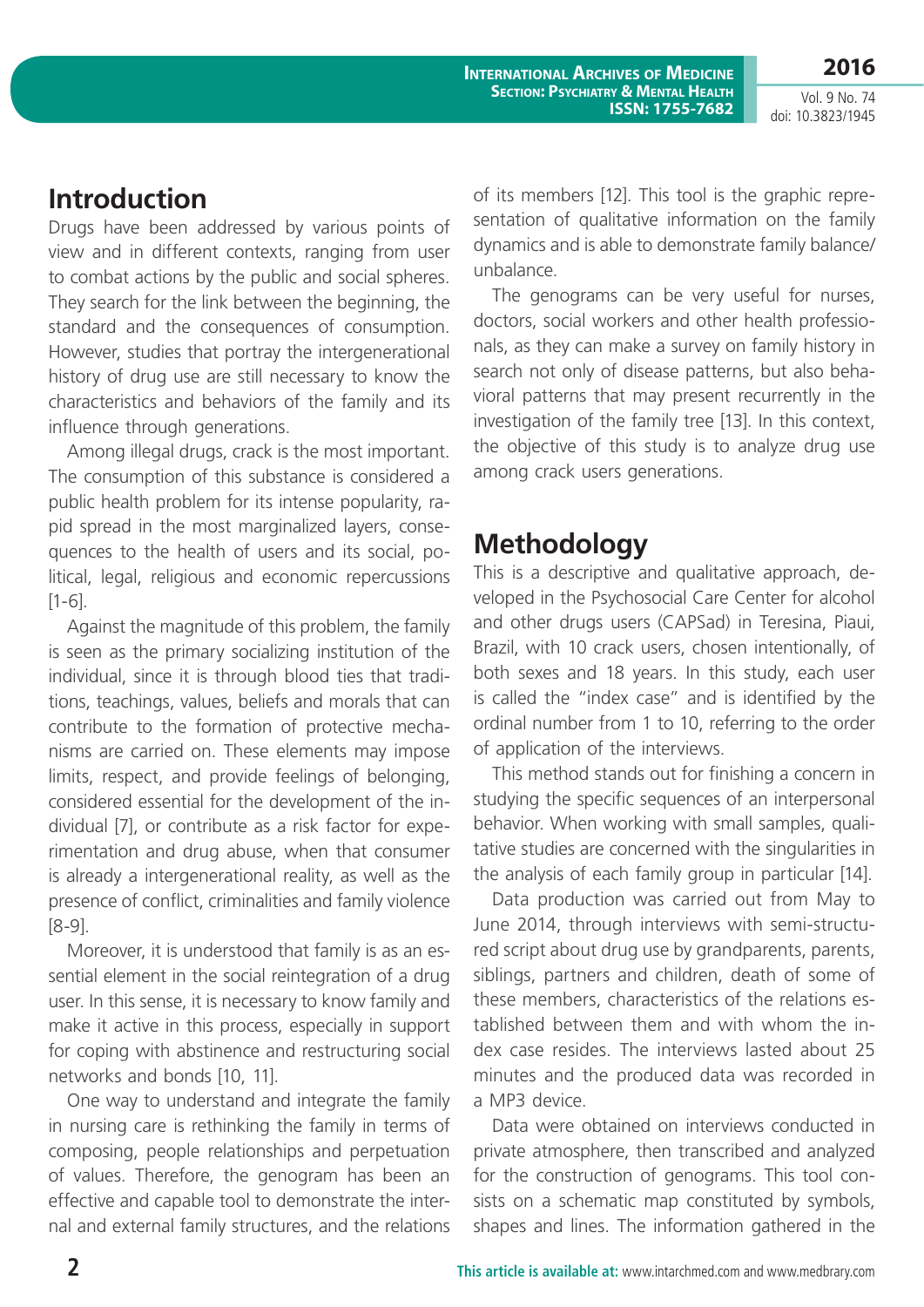**International Archives of Medicine Section: Psychiatry & Mental Health ISSN: 1755-7682**

Vol. 9 No. 74 doi: 10.3823/1945

**2016**

genogram may include genetic, medical, social, behavioral, relational and cultural aspects that denote the family structure and configuration, giving evidence of its functioning and dynamics [14].

The genogram was chosen as a tool for the intergenerational analysis of drug use because it is a scientific instrument for data collection, specifically when addressing family. It becomes very useful in situations when there is presence of patients with mental health problems, such as drug use [14, 16].

Participants signed a Term of Consent, under the Resolution 466/2012 of the National Health Council. The study was approved by the Ethics Committee of the Federal University of Piauí under CAAE 30609014.7.0000.5214 number.



### **Results**

The index cases of this study were crack users, young adults with low education and unemployed who reported the drug use by grandparents, parents and siblings. This information allowed the graphic construction of genograms for three generations **(Figure 1)**.

In the analysis of genograms, it is observed, in the generation of grandparents, the death of 16 men and 14 women. Regarding to the history of drug abuse, were mentioned alcohol, tobacco and marijuana.

In the parents' generation of the index cases, there is the death of both parents and the mother's. The relationship between fathers and mothers was considered "close", "broken" and "close-hostile." As for the drugs in the current generation history, it was quoted alcohol consumption by four fathers and four mothers, marijuana and tobacco both by two parents. Solvent, crack, cocaine and other drugs were cited as consumed by only one parent.

It is observed in genograms, for the brothers, the representation of 39 brothers and no deaths. As for the history of drug use among the brothers, there is the presence of alcohol, crack, solvents, marijuana and other drugs. Of the 39 siblings, eight only consume alcohol. Crack use is found in seven brothers. Solvents were also reported by five brothers. There was also reference the use of marijuana by two brothers.

The relationship between parent and child is represented by the relationship line "distant", "broken" and "close". The relationship between mother and child is represented by "close" in six index cases, "distant" in two index cases, "close-hostile" (in an index case and "hostile" in an index case.

In the house representation in the genograms show that the mother is present in four of them. The representation shows that an index case live only with the mother, another with mother and son and the other two live with their mothers and all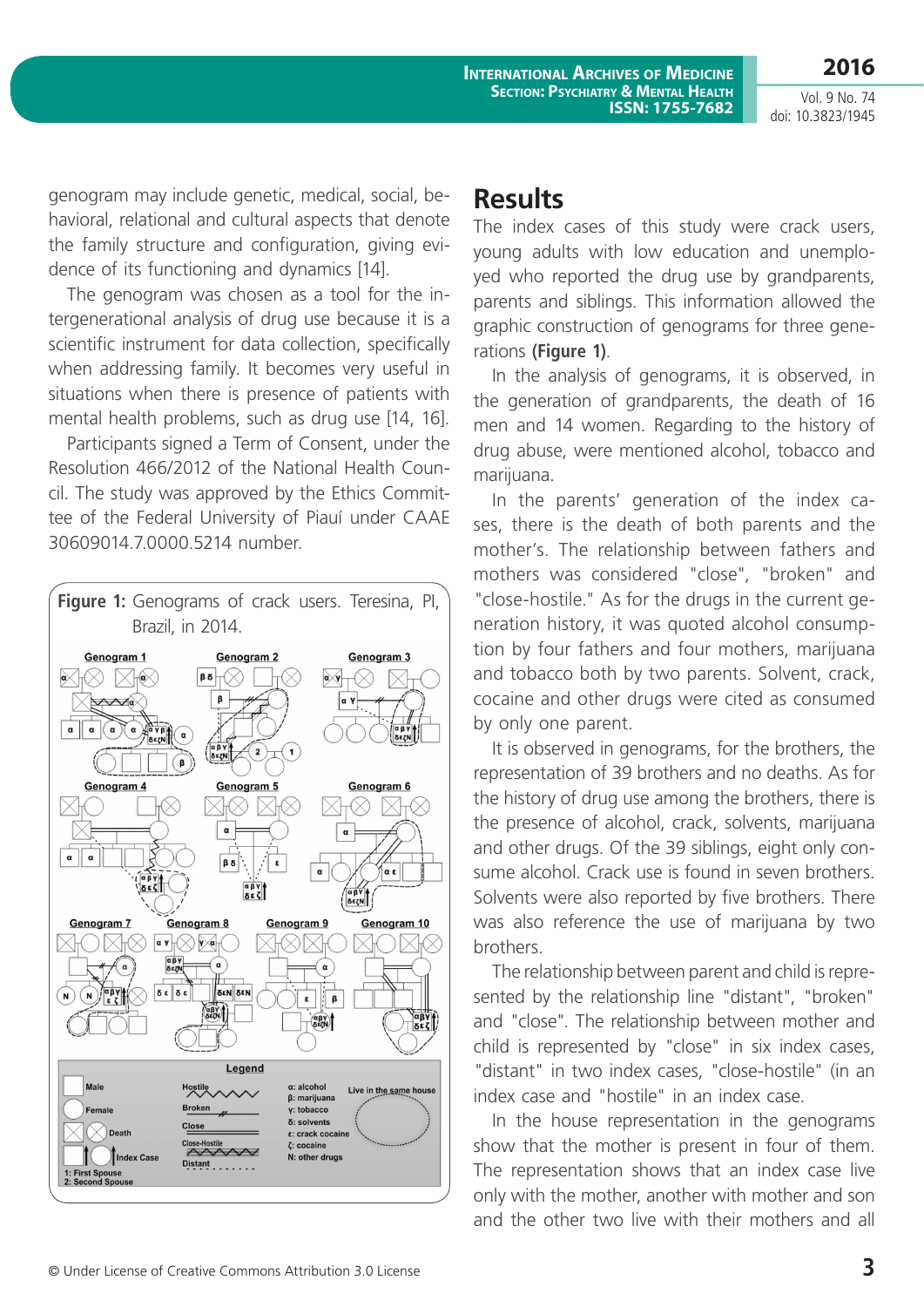**International Archives of Medicine Section: Psychiatry & Mental Health ISSN: 1755-7682**

Vol. 9 No. 74 doi: 10.3823/1945

**2016**

their brothers. Live only with the children two index cases, another two live with their spouse and children and the last two live alone.

# **Discussion**

In intergenerational analysis of crack users, drug use is a reality since the generation of grandparents. In the current generation, alcohol, tobacco and marijuana appear as the most consumed drugs, especially by men, and only alcohol by women.

Because it is from the generation of grandparents and young adults are the index cases, the grandparents should be in a more advanced age, a reality that demands specific care for this life stage, including habits and attention to alcohol and other drugs consumption. Therefore, anxious to know life habits in the elderly population three municipalities of Minas Gerais, in a sample of 611 respondents, 12.3% reported drinking alcohol, and tobacco, 23.1% [17].

This practice of drug consumption in old age should be discouraged, because the physiological changes that accompany the aging process influence drug concentrations and the metabolism, so that the interaction of other drugs with alcohol can impair the functional capacity and psychomotor and cognitive ability - which increases the risk of accidents, injuries, isolation and finally institutionalization [18].

Moreover, the harmful use of alcohol by parents leads to family illness as a whole and leads to risky behavior in different directions and the consequences of records is not only the incidence of illness, injury or other health conditions but, above all, the burden of disease and death [19].

In intergenerational analysis carried on this study, it was observed that in the parents' generation of the index cases there is a change in the profile of grandparents to parents regarding to gender and its relation to alcohol consumption. It is noted that the number of women who consume this substance is equal to that of men. Although this study is not directed to represent the frequency of use, it's possible to check in the Brazilian data that already exists trend of increasing this rate, especially among women. These data are presented in the Second Report of the National Drug and Alcohol Survey (Lenad) as the increase in men drinkers and women from 2006 to 2012 and whose frequency is more significant among the surveyed women, which rose from 27% in 2006 to 38% in 2012 [20].

In a gender perspective, experimentation by women is usually motivated by a partner or other family members. This can be understood when it seeks to know the initiation and maintenance of drug use in this universe and that has been shown that it can be linked to the need to follow the partner as well as personal dissatisfaction, social isolation and even the presence of depressive symptoms [21].

Although studies reinforce the discussion of gender differences, in relation to the pattern of drug use, however, it is evident that between men and women is occurring a gap narrowing on the pattern of alcohol consumption among genders [22].

The increase of women in the context of alcohol should be viewed with concern by health professionals, because the women are who seek health care and also are responsible for the care of the whole family at home. Therefore, when they are submerged in the perverse world of drugs, it causes significant impact on the family context and health of all members of the group.

Still in the second generation, the parents, in addition to alcohol, tobacco and marijuana, there is the consumption of cocaine, crack and other drugs, setting multiuse. Crack consumption already is on this generation, which may be associated with some risk factors, such as the multiuse of substances [23, 24], the experience in hostile social environments and families whose use of the substance already has its landing.

Family is socially an intrinsic institution for the construction and social development of a human being. In this perspective, the experience of healthy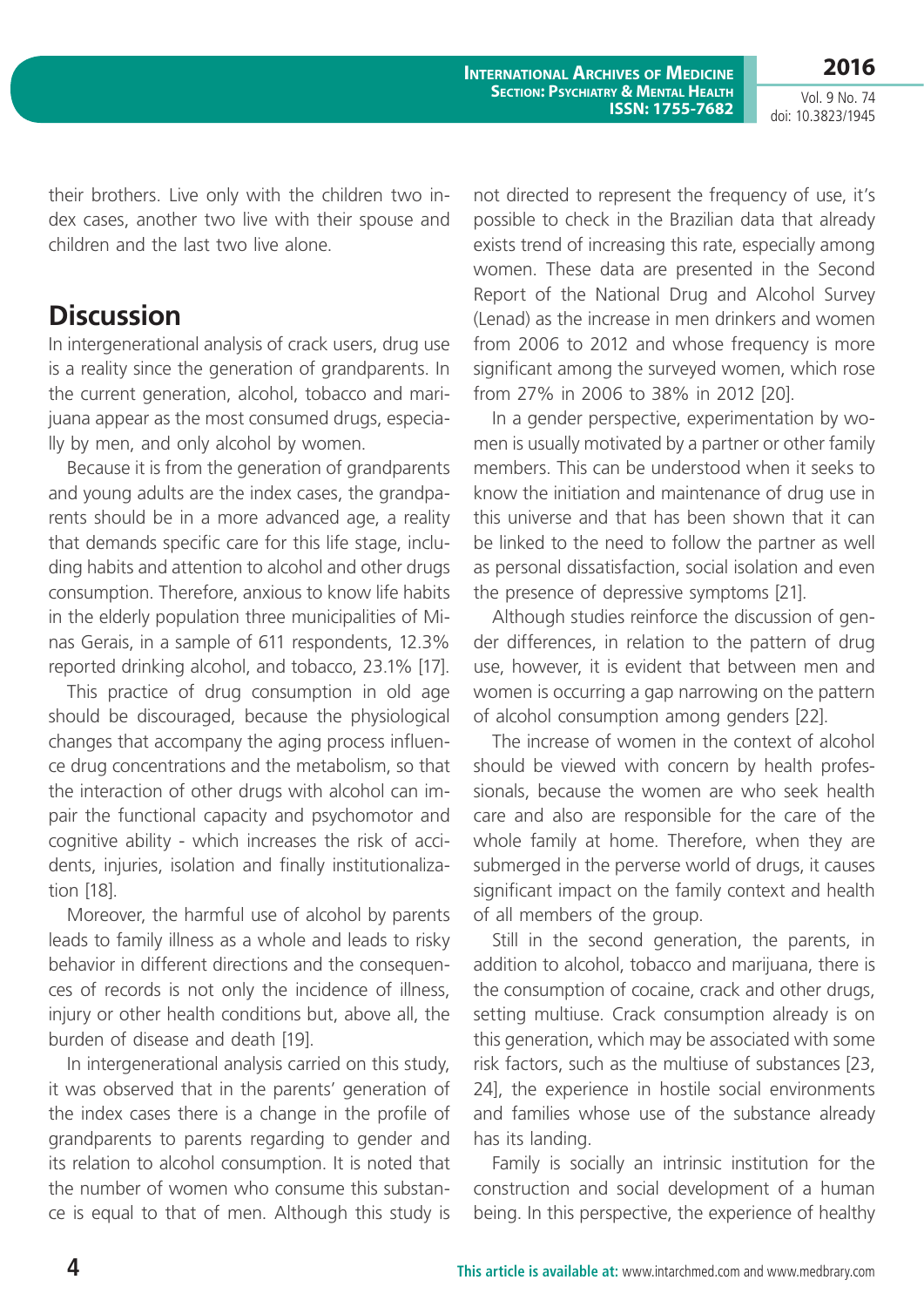**2016**

family relationships, in which there is value for sharing responsibilities and strengthening family affection, is considered as a protective factor for the use of drugs [25].

A survey in Colombia reinforces that demonstrations of affection are considered protective factors that are related to drug use and need to be reinforced in the everyday life in all families. That is, family is a "two-way street": Firstly, the fragility of these emotional bonds is a risk factor for drug use; secondly, establishing strengthened and healthy relationships protect people and make them less vulnerable to drug use [26].

In the horizontal line of the index cases, drug use is common practice among the brothers, jutting out alcohol, crack and solvents. In this generation, excepts a distinct genogram, in which information is not recorded use of substances by previous generations, only the index case itself. This may be related to the existence of close relations between members of the generations by setting up structured families. Conversely, when there is the presence of consumption between generations, reinforcing evidence that there is a causal link between the consumption in the family and its continuity on future generations. Therefore, parents who use any drugs can serve as an example for use also by children. This trigger is called intergenerational transmission of behaviors [27].

The study also shows that, although there is a close bond between father and mother of the index cases, there are conflicting relationships and even breakups. These links can lead to risky behavior, since in an unstructured family, hostile, marked by the presence of quarrels, separation of spouses, lack of communication, breaking of the relational ties, conflicts and violence can affect the lives of individuals, particularly during the adolescence, being a predictor for drug experimentation [27].

The conflicting relations between crack users and family members can be driven by user behavior inside the house, which tends to make constant thefts, leading often to problems with the police. Thus, family members also tend to distance themselves from the user due to the stress experienced routinely. Another distance factor may be associated with hospitalizations since the institutions of treatment, in general, are located away from the family home, which makes family visits occasional, or even infeasible [28].

In the analysis of the relationship between fatherson and mother-child it is observed that most of the index cases refer to a close relationship with his mother and broken or distant with his father. This configuration in the relational dynamics contributes as a way to identify family risk factors for drug use. Aiming to such identification, a study conducted in Brazil, in the Drug and Alcohol Research Center at the Hospital of Porto Alegre shows that crack users perceive the father as controller and without affection. This perception contributes to the gap between family members and affects the formation of less resilient people in front of the adversities of life, making them more vulnerable to find the crack a way to overcome [29, 30].

The reference to the consumption of alcohol, crack and other drugs in all generations of this study reaffirms historical trends of the presence of drugs as a social practice described in different cultures and decades. This fact is strongly linked to environmental factors involving economic development, culture, availability and the level of effectiveness of public addressing policies [19], and family history of drug use.

It is recognized that the crack is a new drug that has emerged since the late 1980s, not only in Brazil, but also in other Latin American countries [31]. As a relatively new product, of low cost and easy acquisition, crack has led to a change in drug use pattern, observed across generations genograms in this study.

Although the study presents new and relevant data on the consumption of this drug, derived from a methodological driving sustained by the literature,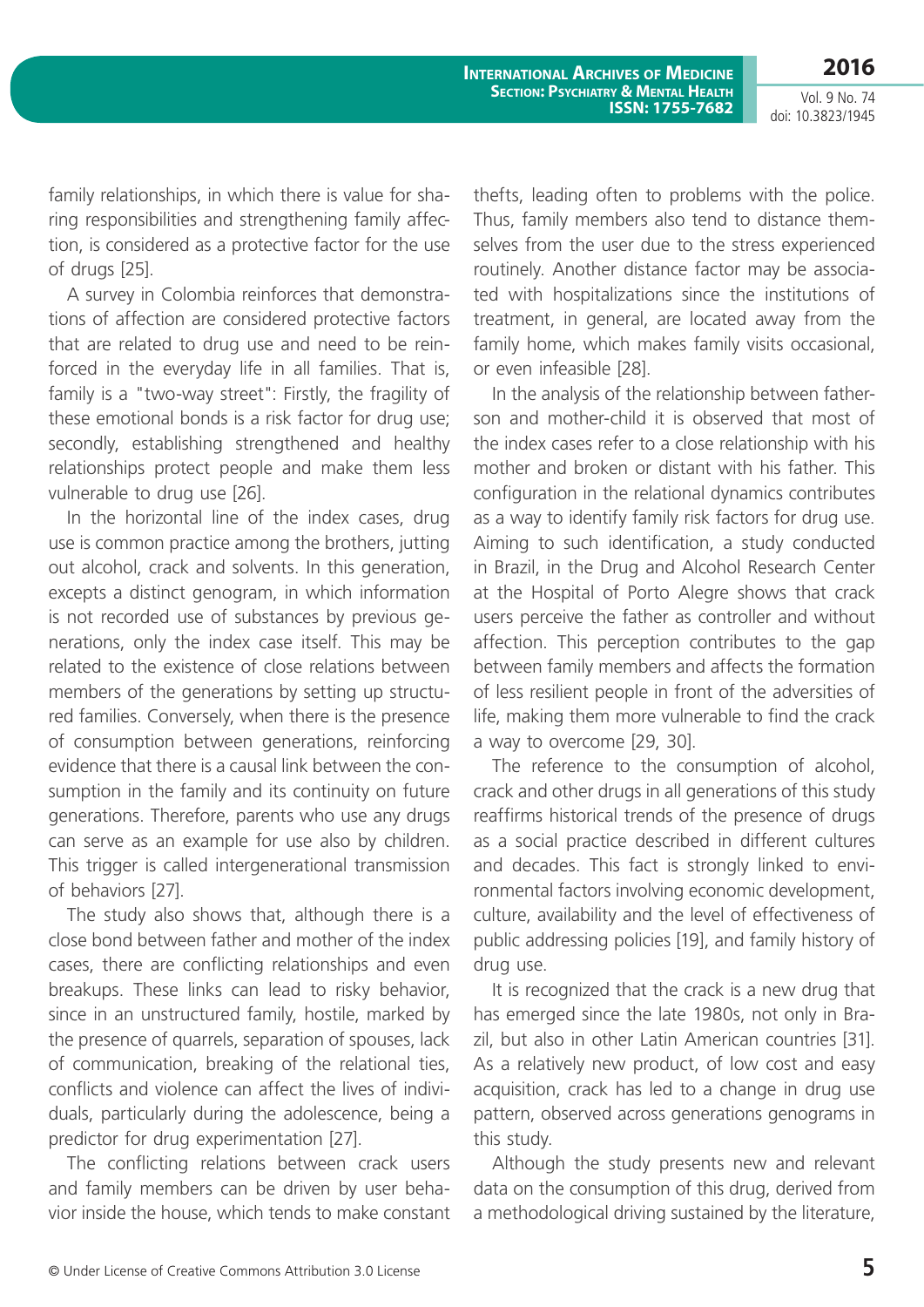**2016**

there are still limited and this refers to the bias of memory, since the information was collected based on what was reported at the time of the interview, so there may be differences in the accuracy or completeness of "recovered memories" by study participants about events or experiences of the past. [32]

# **Conclusion**

The present study shows that there is an intergenerational relationship of drug use in crack users families. Noteworthy is the consumption by women in the generation of grandparents and with progressive increase in subsequent generations. Similarly, in the horizontal line of the respondents index cases, involvement with drugs is a striking reality.

Also stands out in the study, the presence of conflicting relations, distant and broken, which favors family breakdown and may contribute to increase the consumption, including future generations.

This study contributes to the advancement of scientific knowledge, presenting a different view, not only covering the crack user, but also analyzing the relation of this phenomenon between the generations. This view can be inserted in nursing practices associated with the drug addiction care in different contexts this practice.

Although the produced knowledge represents advances to approach the crack users, it is recognized that, as it is related to data obtained from the speech of the participants, the reliability of these data may be limited against the bias of memory and expose the family to a socially stigmatized phenomenon.

# **References**

- **1.** Bastos FI. Crack in Brazil: a public health emergency. Cad saúde pública. 2012; 28(6):1016-7.
- **2.** Guimarães RA, Silva LN, França DDS, Del-Rios NHA, Carneiro MAS, Teles SA. Comportamentos de risco para doenças sexualmente transmissíveis em usuários de crack. Rev Lat Am Enfermagem. 2015; 23(4):628-34.
- **3.** Silva EBO, Pereira ALF. Perfil das mulheres usuárias de cocaína e crack atendidas em Centro de Atenção Psicossocial. Rev enferm UERJ. 2015; 23(2):203-9.
- **4.** Seleghim MR, Meschial WC, Martins BF, Barboza CL, Galera SAF, Oliveira MLF. Motivations for the treatment of crack users in a therapeutic community. Rev pesqui cuid fundam. 2015; 7(3):3009-19.
- **5.** Teixeira AA, Kantorski LP, Côrrea ACL, Ferreira RZ, Ferreira GB, Santo MOE. Crack users – developing strategies to face the risks of the consumption. Rev pesqui cuid fundam. 2015; 7(2):2393- 404.
- **6.** Dias LC, Harzheim E, Bavaresco C, Gonçalves MR, Curra MD. Abordagem de usuários de crack na Atenção Primária à Saúde: uma revisão sistemática. Rev bras med fam comunidade. 2015; 10(36):1-14.
- **7.** Brusamarello T, Maftum MA, Mazza VA, Silva AG, Silva TL, Oliveira VC. Papel da família e da escola na prevenção do uso de drogas pelo adolescente estudante. Ciênc cuid saúde. 2010; 9(4):766-73.
- **8.** Malbergier A, Cardoso LRD, Amaral RA. Uso de substâncias na adolescência e problemas familiares. Cad saúde pública. 2012; 28(4):678-88.
- **9.** Lessa HR, Schäfer JL, Coelho LRM, Rodrigues VS, Oliveira MS, Teixeira VA. Condições associadas a prejuízo de desempenho em habilidades sociais em uma amostra de conveniência de usuários de crack. Cad saúde pública. 2016; 32(4):1-15.
- **10.** Duarte LC, Viana K, Olschowsky A. Crack users' evaluation regarding family groups in the psychosocial care center. Cogitare enferm. 2015; 20(1):81-8.
- **11.** Bard ND, Antunes B, Roos CM, Olschowsky A, Pinho LB. Stigma and prejudice: the experience of crack users. Rev Lat Am Enfermagem. 2016; 24:1-7.
- **12.** Tannús JN, Ramos LBM, Santos DO, Carneiro NGD, Paiva JG, Tannús RN. Genograma e ecomapa: abordagem com adolescentes de famílias de alto risco. Rev Ed Popular. 2011; 10:131-40.
- **13.** Casado-Kehoe M, Kehoe M. Using genograms creatively to promote healthy lifestyles. WCMH. 2008; 2(4):19-29.
- **14.** Wendt NC, Crepaldi MA. A Utilização do Genograma como instrumento de coleta de dados na pesquisa qualitativa. Psicol Reflex Crit. 2008; 21(2):302-31.
- **15.** Filizola CLA, Dupas G, Ferreira NMLA, Pavarini SCI. (2004). Genograma e Ecomapa: Instrumentos para pesquisa com famílias. In I Conferência Internacional do Brasil de Pesquisa Qualitativa [CD]. Taubaté, SP: Núcleo de Pesquisa da Família.